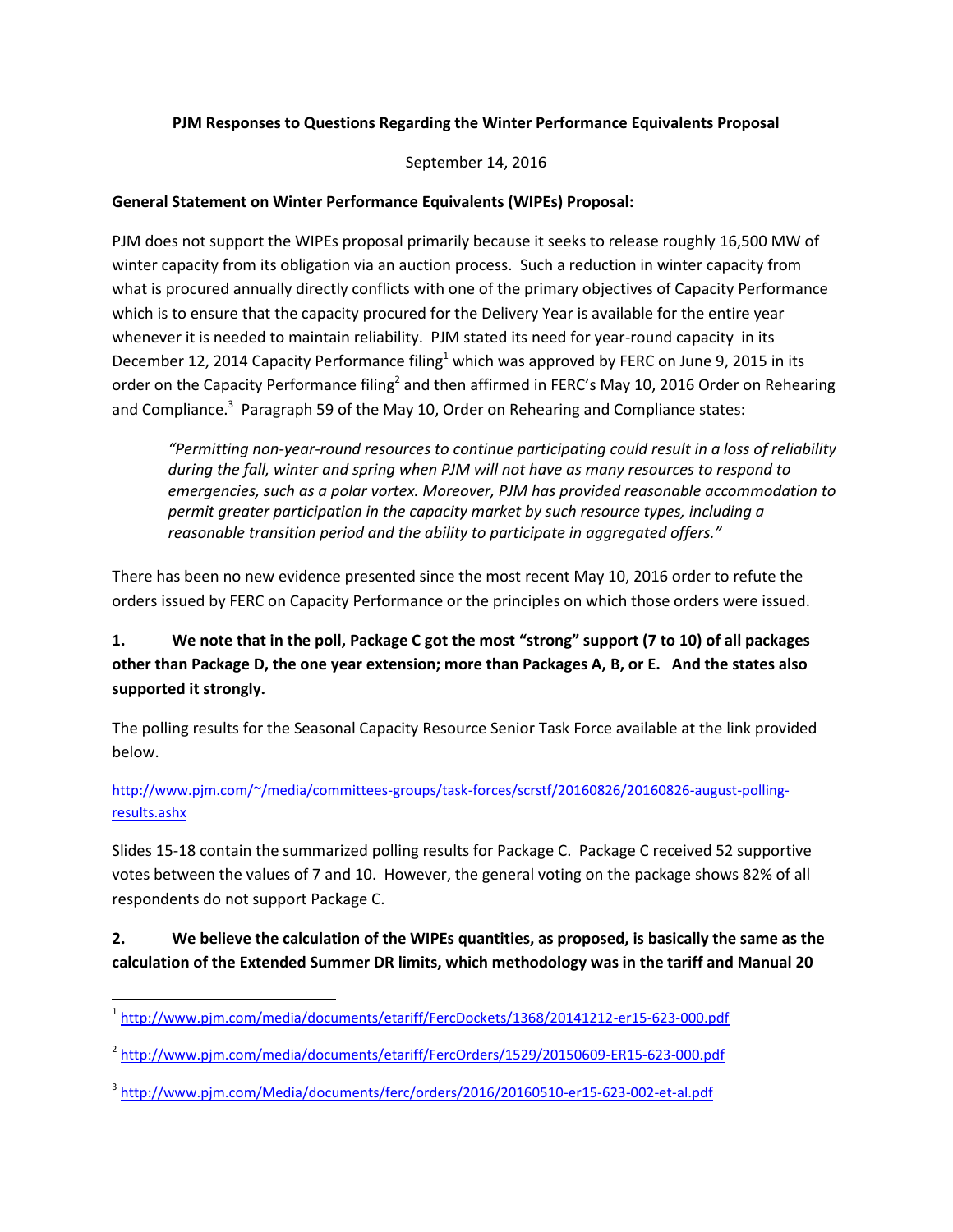**until recently removed. Therefore, no new or different reliability analysis methodology is needed to calculate the WIPEs quantities, only a minor update to existing, FERC-approved methodology. If you understand otherwise, we'd appreciate it if you could explain so we can clear up any misunderstanding.**

The methodology to calculate the Extended Summer DR limits is based on allowing the PJM LOLE to increase by 10% beyond the "1 in 10" standard. As explained in the Capacity Performance filing, PJM believes that relaxing the LOLE standard to accommodate resources with limited availability should only be a temporary measure to allow transition to full CP implementation in 2020/21.

Furthermore, the transitional DR limits are based on a planning model is not designed to reflect all the operational risks that PJM faces in the winter. Simply, the planning model cannot capture all the complexities of real-time operations. For example, PJM's planning model makes two simplifying assumptions regarding generator forced outages: 1) that they are random, and, 2) that they are independent of each other. The last several winters have shown that both of these assumptions do not always reflect real-time operations. The winter forced outage rates have exhibited a strong correlation with lower temperatures and higher loads. PJM has also observed common mode failures across generating units. For example, the disruption of a gas pipeline will force out all single-fuel gas units being served by that pipeline. Neither of these risks is fully captured in PJM's planning model. If the procurement model were to be seasonal via the WIPEs proposal or a seasonal capacity market, some analysis of these additional risks would need to be done.

In the Operational Efficiency segment of the RTEP, real-time operational issues are used to provide feedback to the planning process to drive upgrades. PJM believes that resource adequacy should be no different. Recent operating history and trends should impact the procurement of capacity.

**3. We also do not see a need for other reliability studies to implement the proposal. It would of course be valuable to revisit winter CIRs with this, as with any, of the packages; valuable but not necessary for the first year of implementation, so not a barrier to implementation. If you understand otherwise, please explain.**

Please see response to question 2**.**

### **4. We believe the WIPEs auction would be structurally the same as an Incremental auction, meaning little or no software changes would be needed, and the tariff language is straightforward.**

The bid/offer and clearing mechanics for the WIPEs auction appear to be similar to that of the current Incremental Auction process. However, the meaning of clearing in a WIPEs auction versus an Incremental Auction is materially different. This will result in technical changes that would be required to implement the WIPEs auction proposal. PJM does not anticipate these changes to be significant.

**5. The proposal suggests a minimum (floor) clearing price for WIPEs in the first year of implementation. If binding, not all WIPEs would sell. This protects against a potentially extreme**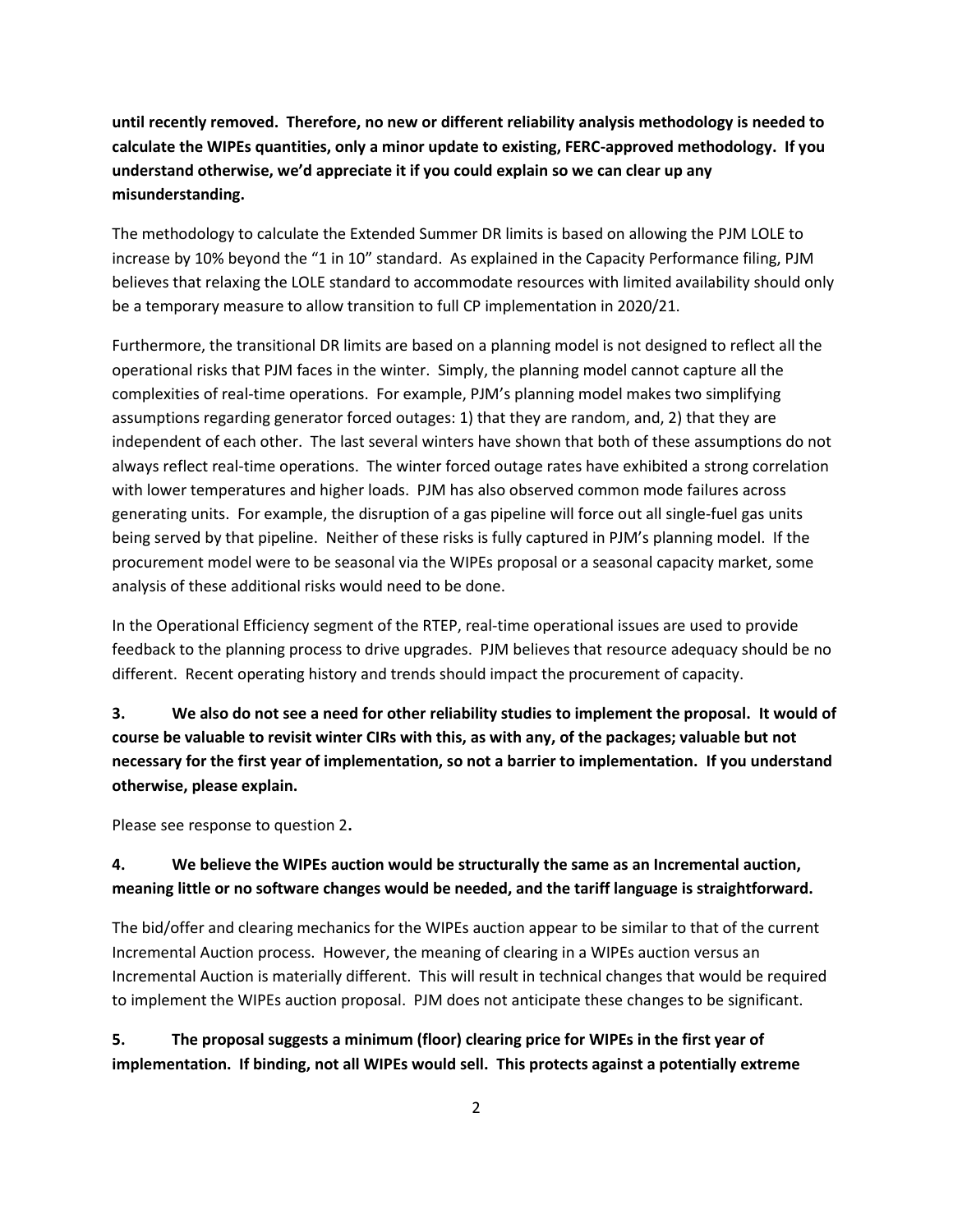### **result of very low WIPEs price, which we feel would be an undesirable outcome suggesting low value of winter capacity. We would be interested in your thoughts on that.**

PJM is concerned about the arbitrary nature of the price floor, and it has not been discussed in any detail. This is a significant concern for PJM because it is expected that the WIPEs auction clearing price would impact the offers in the annual auction submitted by entities who cleared a WIPE. If the cost of a WIPE is not accurate due to an unforeseen market dynamic, it is inevitable that this would have a negative impact on the annual auction.

**6. We would prefer a non-discriminatory solution to the seasonal capacity issue, and as proposed, acquisition of WIPEs would be open to all types of resources, subject to protections against acquisitions as an attempt to exercise market power or manipulation. In principle, generators would be interested in WIPEs if they face high incremental costs to provide winter capacity, so the protection would perhaps have a safe harbor offer price (at the minimum WIPEs clearing price) but if desiring to offer to acquire WIPEs at a higher price, a generator would make a showing regarding incremental cost to provide winter capacity. There might also be a safe harbor for small quantities, or small percentage of portfolio, so most likely no detailed reviews of offers would be needed. We would be interested in your thought on this.**

This statement appears to look to extend the existing offer cap rules implemented with Capacity Performance where a resource may submit an offer for Net CONE \* B without the need to represent their actual cost. This is consistent with the existing rules and seems logical to extend to the WIPEs offers.

It is unclear why it would be beneficial to have safe harbor clauses for small quantities or a small percentage of a portfolio. No such similar provisions exist for regular offers.

**7. We believe Package C would increase reliability/resource adequacy, because as proposed 1) summer target LOLE is reduced to 0.09, increasing the reliability requirement and resulting in more cleared capacity, and 2) the WIPEs quantity is very conservatively set (using LOLE 0.01, and also assuming some winter planned outages, etc.), so winter LOLE is negligible, and overall LOLE declines. If you disagree or believe the impact is unclear, please explain.**

PJM does not understand how reliability would increase if the annual LOLE is still 0.10.

**8. We believe Package C would lower the cost to consumers, due to increased efficiency, by 1) better tailoring winter capacity acquisition to lower winter needs, resulting in a better match between incremental reliability value and the price paid for winter capacity; and 2) better accommodating participation by seasonal resources. So while perhaps lowering RPM prices is not a PJM goal at present, we hope you will agree that when increased efficiency lowers prices, this is an appropriate outcome. We'd be interested in your thoughts on this, too.**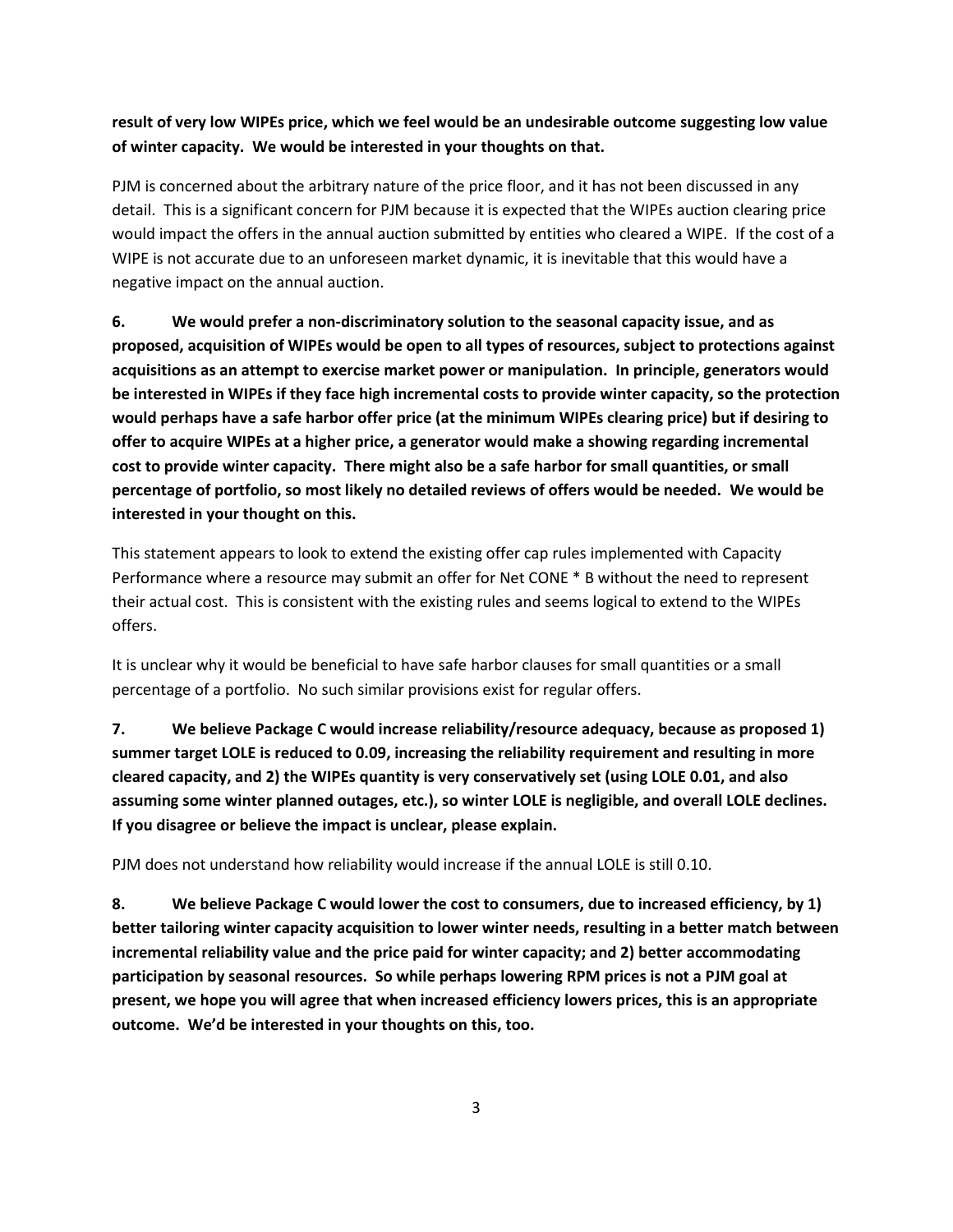PJM is unaware of any analysis that demonstrates that market efficiency is increased under the WIPEs proposal. It seems inevitable that it will reduce capacity costs because of the release of capacity commitments in the winter and the allocation of the WIPEs auction revenues back to loads. However, the broader impact of the WIPEs implementation, for example, to the energy market or other areas, is unstudied.

Prior to filing Capacity Performance, PJM and the IMM performed a joint analysis<sup>4</sup> to assess the cost ramifications of Capacity Performance. This study included the additional capacity costs and energy market benefits expected with the Capacity Performance implementation. No such analysis exists for the WIPEs proposal. In the joint analysis, PJM and the IMM estimated a significant energy market savings of removing the prior seasonal design in lieu of Capacity Performance. PJM believes analysis in this area needs to be done on the WIPEs proposal before any conclusions can be drawn on the efficiency of the WIPEs proposal.

A driver of the energy benefits PJM and the IMM estimated was the availability of cleared capacity for the entire year. The WIPEs proposal would unwind that change by releasing 16,500 MW of capacity from a winter commitment. Therefore, it is expected that energy market costs would increase under the WIPEs proposal relative to what they would be under Capacity Performance. The magnitude of this change in energy costs is unknown but is a key factor in assessing the efficiency of the WIPEs proposal.

Further, the cost reductions in the capacity market achieved by the WIPEs proposal are done at the expense of operational reliability. This is a significant issue for PJM and the primary reason why PJM is not supportive of the WIPEs proposal.

# **9. We also believe Package C maintains Capacity Performance just as well as Package A (both allow that the list of resources providing capacity may be slightly different for the summer and winter seasons).**

PJM does not agree with this statement. The WIPEs proposal results in less capacity available in the winter than the summer. Capacity Performance results in the same capacity available for the entire year regardless of the season. Package A is seeking to improve the aggregation rules so that seasonal capacity resources can aggregate together to provide year-round capacity.

## **10. We also believe Package C is fully consistent with any revisions to RPM that might be implemented in the future to allow for multi-year commitments. If multi-year capacity commitments are implemented, multi-year WIPE commitments would also be appropriate.**

Currently RPM does not have a multi-year commitment nor are there any proposals to incorporate one. It is not possible to determine what parts of the WIPEs proposal would fit within a multi-year construct at this time.

 $\overline{a}$ <sup>4</sup> [https://www.pjm.com/~/media/committees-groups/committees/elc/postings/capacity-performance-cost](https://www.pjm.com/~/media/committees-groups/committees/elc/postings/capacity-performance-cost-benefit-analysis.ashx)[benefit-analysis.ashx](https://www.pjm.com/~/media/committees-groups/committees/elc/postings/capacity-performance-cost-benefit-analysis.ashx)